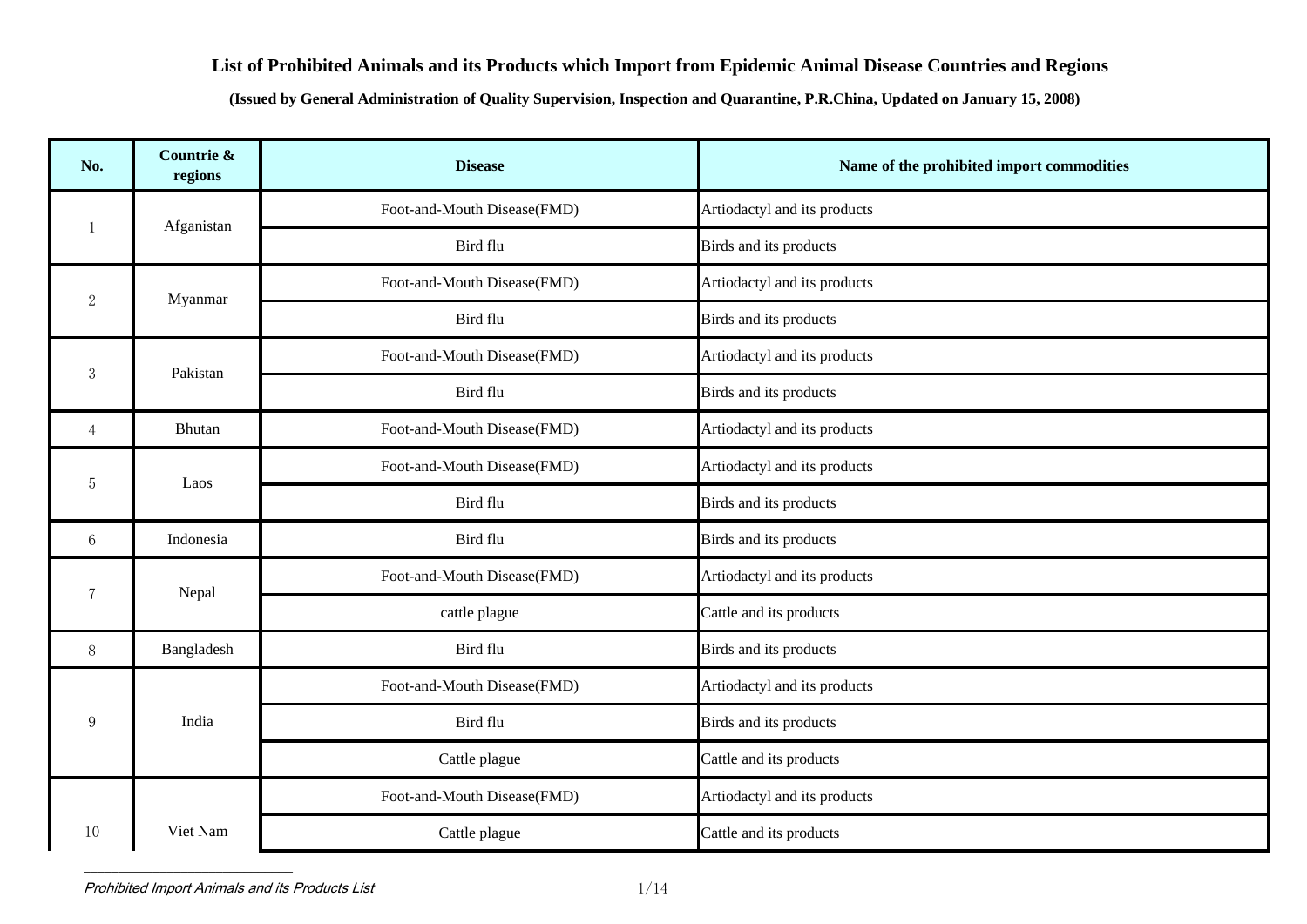| No. | Countrie &<br>regions | <b>Disease</b>                        | Name of the prohibited import commodities                                                                                                                                                                 |
|-----|-----------------------|---------------------------------------|-----------------------------------------------------------------------------------------------------------------------------------------------------------------------------------------------------------|
|     |                       | Bird flu                              | Birds and its products                                                                                                                                                                                    |
| 11  | Hong Kong             | Foot-and-Mouth Disease(FMD)           | Artiodactyl and its products                                                                                                                                                                              |
| 12  | Macao                 | Foot-and-Mouth Disease(FMD)           | Artiodactyl and its products                                                                                                                                                                              |
| 13  | D.P.R. Korea          | Bird flu                              | Birds and its products                                                                                                                                                                                    |
| 14  | Thailand              | Foot-and-Mouth Disease(FMD)           | Artiodactyl and its products                                                                                                                                                                              |
|     |                       | Bird flu                              | Birds and its products                                                                                                                                                                                    |
| 15  | Cambodia              | Bird flu                              | Birds and its products                                                                                                                                                                                    |
| 16  | Bahrain               | Foot-and-Mouth Disease(FMD)           | Artiodactyl and its products                                                                                                                                                                              |
|     | Kuwait                | Foot-and-Mouth Disease(FMD)           | Artiodactyl and its products                                                                                                                                                                              |
| 17  |                       | Bird flu                              | Birds and its products                                                                                                                                                                                    |
|     |                       | Wildlife migratory bird bird flu      | Ornamental bird, wildlife bird and its products                                                                                                                                                           |
|     |                       | Foot-and-Mouth Disease(FMD)           | Artiodactyl and its products                                                                                                                                                                              |
|     |                       | Scrapie                               | sheep and goat, sheep embryo, sheep semendilution, sheep visceral(incl.enteric coat) and<br>its products, meat and bone meal, bone flour, mutton tallow (suet) and animal feed<br>(contain sheep protein) |
| 18  | Israel                | Newcastle disease virus (NDV)         | Birds and its products                                                                                                                                                                                    |
|     |                       | Bird flu                              | Birds and its products                                                                                                                                                                                    |
|     |                       | Bovine spongiform encephalopathy(BSE) | Cattle and related products*                                                                                                                                                                              |
|     |                       | (mad cow disease)                     |                                                                                                                                                                                                           |
|     |                       | Japanese encephalitis virus           | Swine and its products                                                                                                                                                                                    |
| 19  | Malaysia              | Foot-and-Mouth Disease(FMD)           | Artiodactyl and its products                                                                                                                                                                              |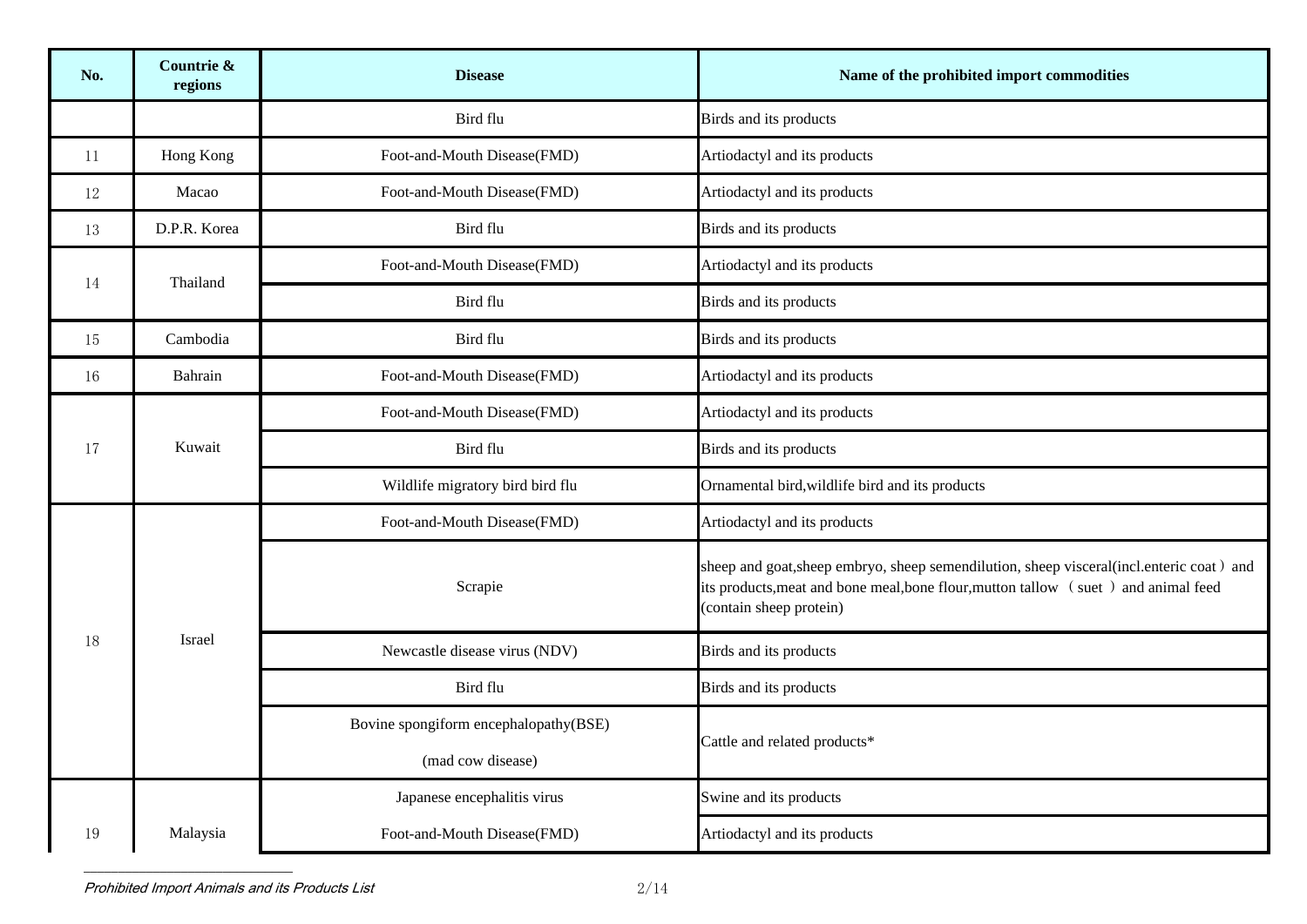| No. | Countrie &<br>regions | <b>Disease</b>                        | Name of the prohibited import commodities                                                                                                                                                                   |
|-----|-----------------------|---------------------------------------|-------------------------------------------------------------------------------------------------------------------------------------------------------------------------------------------------------------|
|     |                       | Bird flu                              | Birds and its products                                                                                                                                                                                      |
| 20  | Kyrgyzstan            | Foot-and-Mouth Disease(FMD)           | Artiodactyl and its products                                                                                                                                                                                |
| 21  | Turkmenistan          | Foot-and-Mouth Disease(FMD)           | Artiodactyl and its products                                                                                                                                                                                |
|     |                       | Bird flu                              | Birds and its products                                                                                                                                                                                      |
| 22  | Jordan                | Foot-and-Mouth Disease(FMD)           | Artiodactyl and its products                                                                                                                                                                                |
|     |                       | Peste des petits ruminants virus      | Goat, sheep and their products                                                                                                                                                                              |
|     |                       | Goat pox virus and Sheep pox virus    | Goat, sheep and their products                                                                                                                                                                              |
| 23  | Iran                  | Foot-and-Mouth Disease(FMD)           | Artiodactyl and its products                                                                                                                                                                                |
|     |                       | Wildlife migratory bird bird flu      | Ornamental bird, wildlife bird and its products                                                                                                                                                             |
| 24  | Iraq                  | Bird flu                              | Birds and its products                                                                                                                                                                                      |
| 25  | Philippines           | Foot-and-Mouth Disease(FMD)           | Artiodactyl and its products                                                                                                                                                                                |
| 26  | Kazakhstan            | Foot-and-Mouth Disease(FMD)           | Artiodactyl and its products                                                                                                                                                                                |
|     |                       | Bird flu                              | Birds and its products                                                                                                                                                                                      |
| 27  | Turkey                | Foot-and-Mouth Disease(FMD)           | Artiodactyl and its products                                                                                                                                                                                |
|     |                       | Bluetongue                            | Sheep, Cattle and its products                                                                                                                                                                              |
| 28  |                       | Scrapie                               | sheep and goat, sheep embryo, sheep semendilution, sheep visceral (incl. enteric coat) and<br>its products, meat and bone meal, bone flour, mutton tallow (suet) and animal<br>feed (contain sheep protein) |
|     | Japan                 | Bovine spongiform encephalopathy(BSE) | Cattle and related products*                                                                                                                                                                                |
|     |                       | (mad cow disease)                     |                                                                                                                                                                                                             |
|     |                       | Classical swine fever virus           | Swine and its products                                                                                                                                                                                      |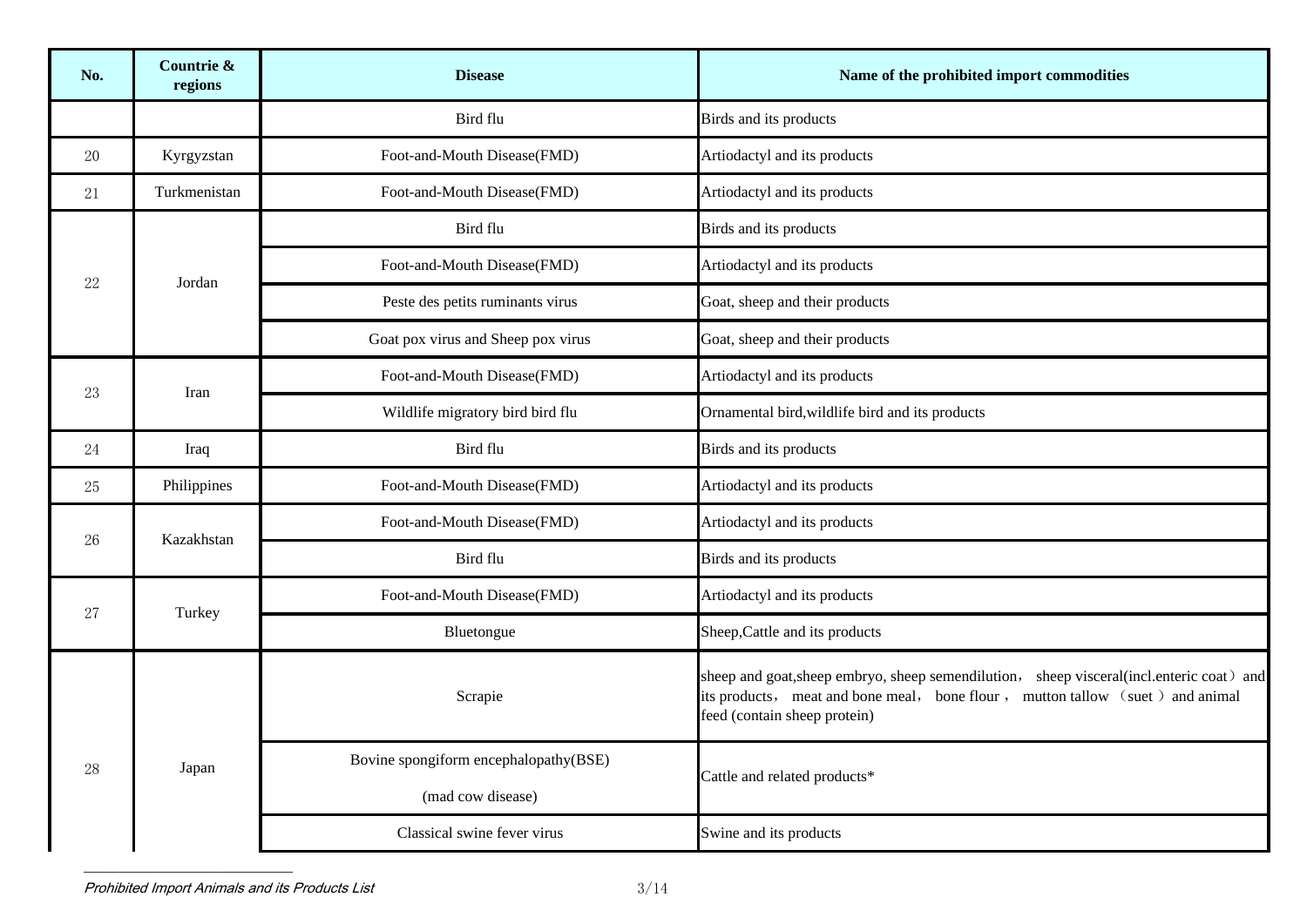| No.    | Countrie &<br>regions | <b>Disease</b>                                             | Name of the prohibited import commodities       |
|--------|-----------------------|------------------------------------------------------------|-------------------------------------------------|
|        |                       | Bird flu                                                   | Birds and its products                          |
| 29     | Mongolia              | Foot-and-Mouth Disease(FMD)                                | Artiodactyl and its products                    |
|        |                       | Bird flu                                                   | Birds and its products                          |
| 30     | Tajikistan            | Foot-and-Mouth Disease(FMD)                                | Artiodactyl and its products                    |
| 31     | Azerbaijan            | Wildlife migratory bird bird flu                           | Ornamental bird, wildlife bird and its products |
|        |                       | Bird flu                                                   | Birds and its products                          |
| 32     | Saudi Arabia          | Foot-and-Mouth Disease(FMD)                                | Artiodactyl and its products                    |
|        |                       | Bird flu                                                   | Birds and its products                          |
| 33     | South Korea           | Bird flu                                                   | Birds and its products                          |
|        |                       | Classical swine fever virus                                | Swine and its products                          |
| 34     | Oman                  | Bovine spongiform encephalopathy(BSE)                      | Cattle and related products*                    |
|        |                       | (mad cow disease)                                          |                                                 |
|        | Italy                 | Swine pox                                                  | Swine and its products                          |
|        |                       | Bird flu                                                   | Birds and its products                          |
| 35     |                       | Bovine spongiform encephalopathy(BSE)                      | Cattle and related products*                    |
|        |                       | (mad cow disease)                                          |                                                 |
|        |                       | Waste hog disease                                          | Swine and its products                          |
| $36\,$ | Malta                 | Waste hog disease                                          | Swine and its products                          |
|        |                       | Waste hog disease                                          | Swine and its products                          |
| 37     | Portuguese            | Bovine spongiform encephalopathy(BSE)<br>(mad cow disease) | Cattle and related products*                    |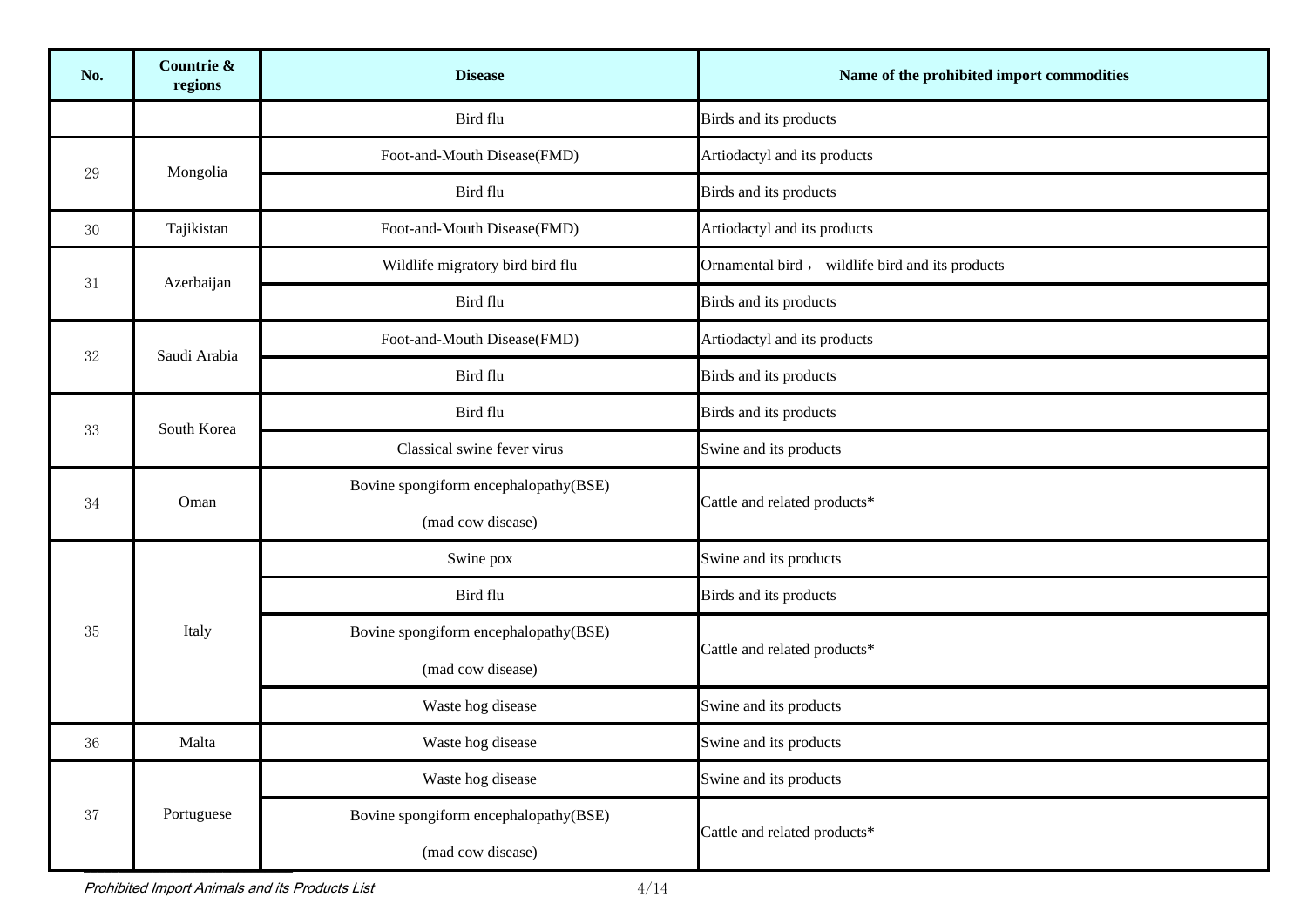| No. | Countrie &<br>regions | <b>Disease</b>                        | Name of the prohibited import commodities                                                                                                                                                                  |
|-----|-----------------------|---------------------------------------|------------------------------------------------------------------------------------------------------------------------------------------------------------------------------------------------------------|
|     |                       | Bovine spongiform encephalopathy(BSE) | Cattle and related products*                                                                                                                                                                               |
| 38  | Spain                 | (mad cow disease)                     |                                                                                                                                                                                                            |
|     |                       | Bird flu                              | Birds and its products                                                                                                                                                                                     |
| 39  | Croatia               | Classical swine fever virus           | Swine and its products                                                                                                                                                                                     |
|     |                       | Bird flu                              | Birds and its products                                                                                                                                                                                     |
|     |                       | Classical swine fever virus           | Swine and its products                                                                                                                                                                                     |
| 40  | Bulgaria              | Bird flu                              | Birds and its products                                                                                                                                                                                     |
|     |                       | Bovine spongiform encephalopathy(BSE) | Cattle and related products*                                                                                                                                                                               |
|     | U.K                   | (mad cow disease)                     |                                                                                                                                                                                                            |
| 41  |                       | Scrapie                               | Sheep and goat, sheep embryo, sheep semendilution, sheep visceral (incl.enteric coat)<br>and its products, meat and bone meal, bone flour, mutton tallow (suet) and animal<br>feed (contain sheep protein) |
|     |                       | Wildlife migratory bird bird flu      | Ornamental bird, wildlife bird and its products                                                                                                                                                            |
|     |                       | High Pathogenic avian influenza(HPAI) | Birds and its products                                                                                                                                                                                     |
|     |                       | Newcastle disease virus (NDV)         | Birds came from East Lothian, Edinburgh, Midlothian and Scottish Borders, UK and<br>its products                                                                                                           |
|     |                       | Foot-and-Mouth Disease(FMD)           | Artiodactyl and its products                                                                                                                                                                               |
|     |                       | Bluetongue                            | Cattle semendilution                                                                                                                                                                                       |
|     |                       | Low Pathogenic avian influenza(HPAI)  | Birds and its products came from Gelderland, Netherland                                                                                                                                                    |
|     |                       | Bovine spongiform encephalopathy(BSE) | Cattle and related products*                                                                                                                                                                               |
| 42  | Netherland            | (mad cow disease)                     |                                                                                                                                                                                                            |

Prohibited Import Animals and its Products List 600 minutes of the state 5/14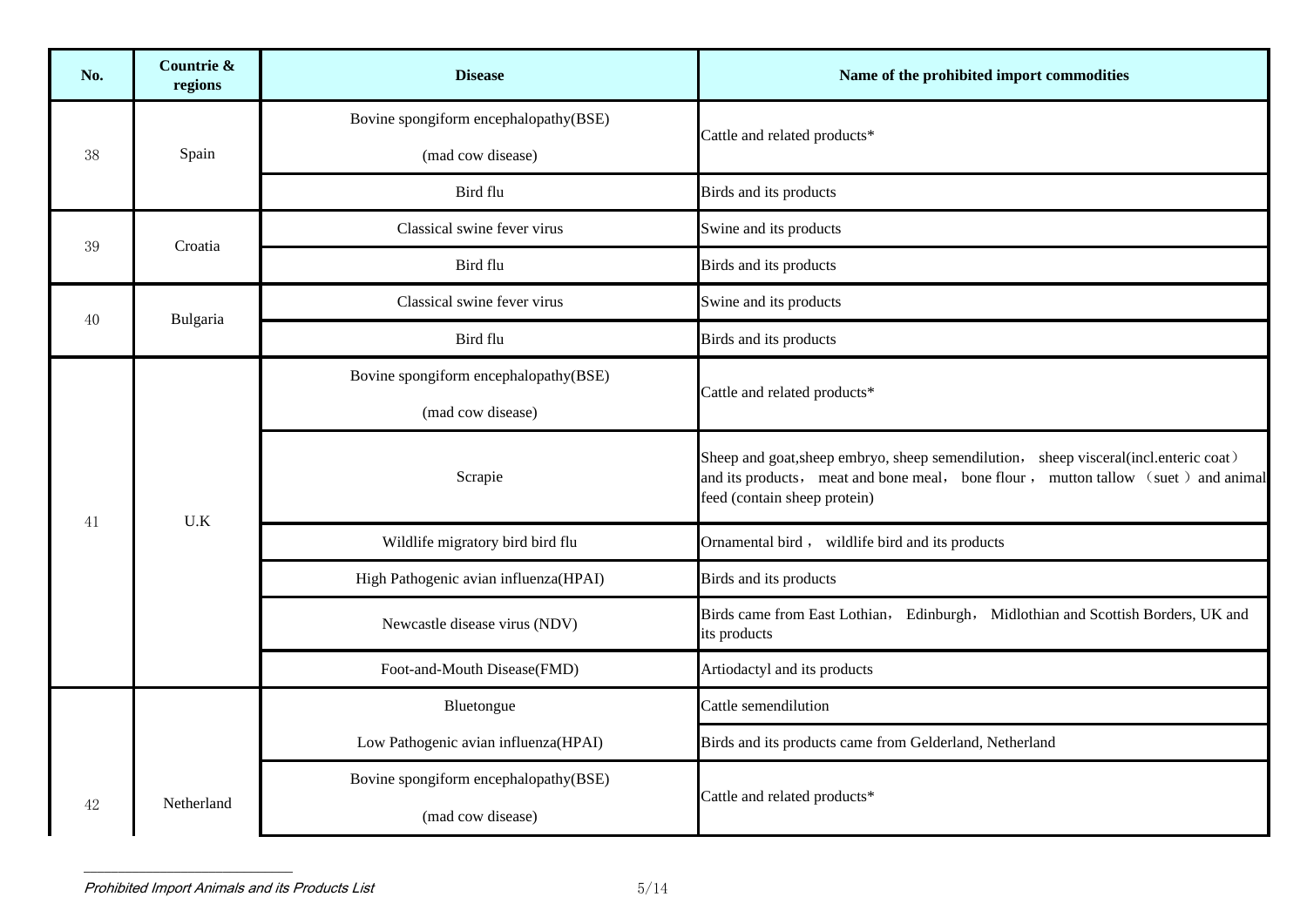| No. | Countrie &<br>regions | <b>Disease</b>                                             | Name of the prohibited import commodities                                                                                                                                                                   |
|-----|-----------------------|------------------------------------------------------------|-------------------------------------------------------------------------------------------------------------------------------------------------------------------------------------------------------------|
|     |                       | Scrapie                                                    | Sheep and goat, sheep embryo, sheep semendilution, sheep visceral (incl.enteric coat)<br>and its products, meat and bone meal, bone flour, mutton tallow (suet) and animal<br>feed (contain sheep protein)  |
|     |                       | Classical swine fever virus                                | Swine and its products                                                                                                                                                                                      |
| 43  | Belgium               | Bovine spongiform encephalopathy(BSE)<br>(mad cow disease) | Cattle and related products*                                                                                                                                                                                |
|     |                       | Scrapie                                                    | Sheep and goat, sheep embryo, sheep semendilution, sheep visceral (incl.enteric coat)<br>and its products, meat and bone meal, bone flour, mutton tallow (suet) and animal<br>feed (contain sheep protein)  |
| 44  | Norway                | Scrapie                                                    | Sheep and goat, sheep embryo, sheep semendilution, sheep visceral (incl. enteric coat)<br>and its products, meat and bone meal, bone flour, mutton tallow (suet) and animal<br>feed (contain sheep protein) |
| 45  | Cyprus                | Scrapie                                                    | Sheep and goat, sheep embryo, sheep semendilution, sheep visceral (incl. enteric coat)<br>and its products, meat and bone meal, bone flour, mutton tallow (suet) and animal<br>feed (contain sheep protein) |
|     |                       | Foot-and-Mouth Disease(FMD)                                | Artiodactyl and its products                                                                                                                                                                                |
|     |                       | Wildlife migratory bird bird flu                           | Ornamental bird, wildlife bird and its products                                                                                                                                                             |
| 46  | Iceland               | Scrapie                                                    | sheep and goat, sheep embryo, sheep semendilution, sheep visceral(incl.enteric coat) and<br>its products, meat and bone meal, bone flour, mutton tallow (suet) and animal<br>feed (contain sheep protein)   |
|     |                       | Bovine spongiform encephalopathy(BSE)                      | Cattle and related products*                                                                                                                                                                                |

Prohibited Import Animals and its Products List 6/14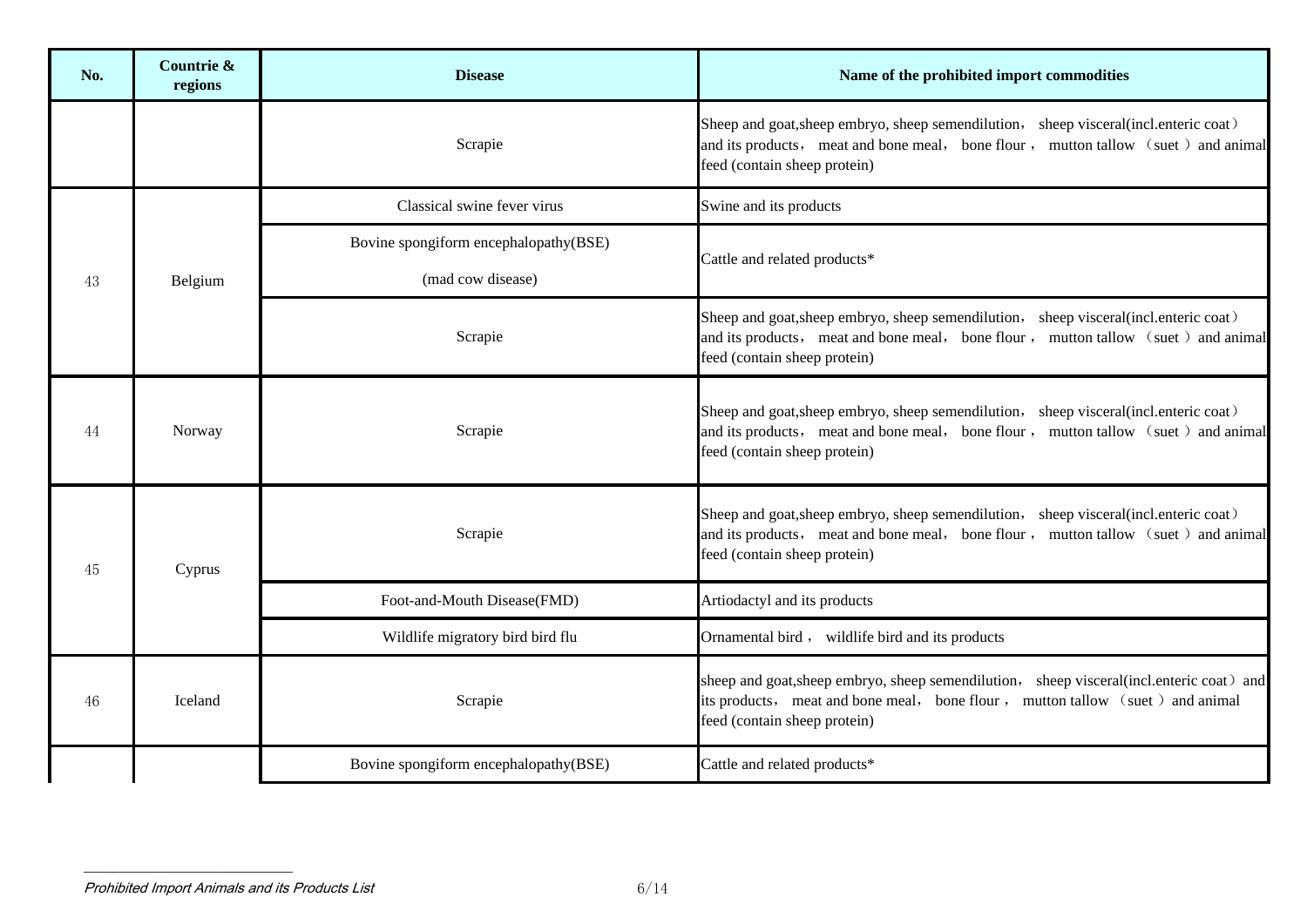| No. | Countrie &<br>regions | <b>Disease</b>                                             | Name of the prohibited import commodities                                                                                                                                                                   |
|-----|-----------------------|------------------------------------------------------------|-------------------------------------------------------------------------------------------------------------------------------------------------------------------------------------------------------------|
| 47  | Sweden                | Scrapie                                                    | Sheep and goat, sheep embryo, sheep semendilution, sheep visceral (incl. enteric coat)<br>and its products, meat and bone meal, bone flour, mutton tallow (suet) and animal<br>feed (contain sheep protein) |
|     |                       | Newcastle disease virus (NDV)                              | Birds and its products                                                                                                                                                                                      |
|     |                       | Bird flu                                                   | Birds and its products                                                                                                                                                                                      |
|     |                       | Scrapie                                                    | Sheep and goat, sheep embryo, sheep semendilution, sheep visceral (incl.enteric coat)<br>and its products, meat and bone meal, bone flour, mutton tallow (suet) and animal<br>feed (contain sheep protein)  |
| 48  | France                | Bluetongue                                                 | Cattle semendilution                                                                                                                                                                                        |
|     |                       | Newcastle disease virus                                    | Birds and its products                                                                                                                                                                                      |
|     |                       | Bovine spongiform encephalopathy(BSE)                      | Cattle and related products*                                                                                                                                                                                |
|     |                       | (mad cow disease)                                          |                                                                                                                                                                                                             |
|     |                       | Bovine spongiform encephalopathy(BSE)<br>(mad cow disease) | Cattle and related products*                                                                                                                                                                                |
| 49  | Denmark               | Wildlife migratory bird bird flu                           | Ornamental bird, wildlife bird and its products                                                                                                                                                             |
|     |                       | Poultry bird flu                                           | Birds and its products                                                                                                                                                                                      |
|     |                       | Wildlife migratory bird bird flu                           | Ornamental bird, wildlife bird and its products                                                                                                                                                             |
| 50  | Georgia               | Waste hog disease                                          | Swine, wildlife swine and its products                                                                                                                                                                      |
| 51  | Armenia               | Waste hog disease                                          | Swine, wildlife swine and its products                                                                                                                                                                      |
| 52  | Serbia                | Wildlife migratory bird bird flu                           | Ornamental bird, wildlife bird and its products                                                                                                                                                             |

Prohibited Import Animals and its Products List 7/14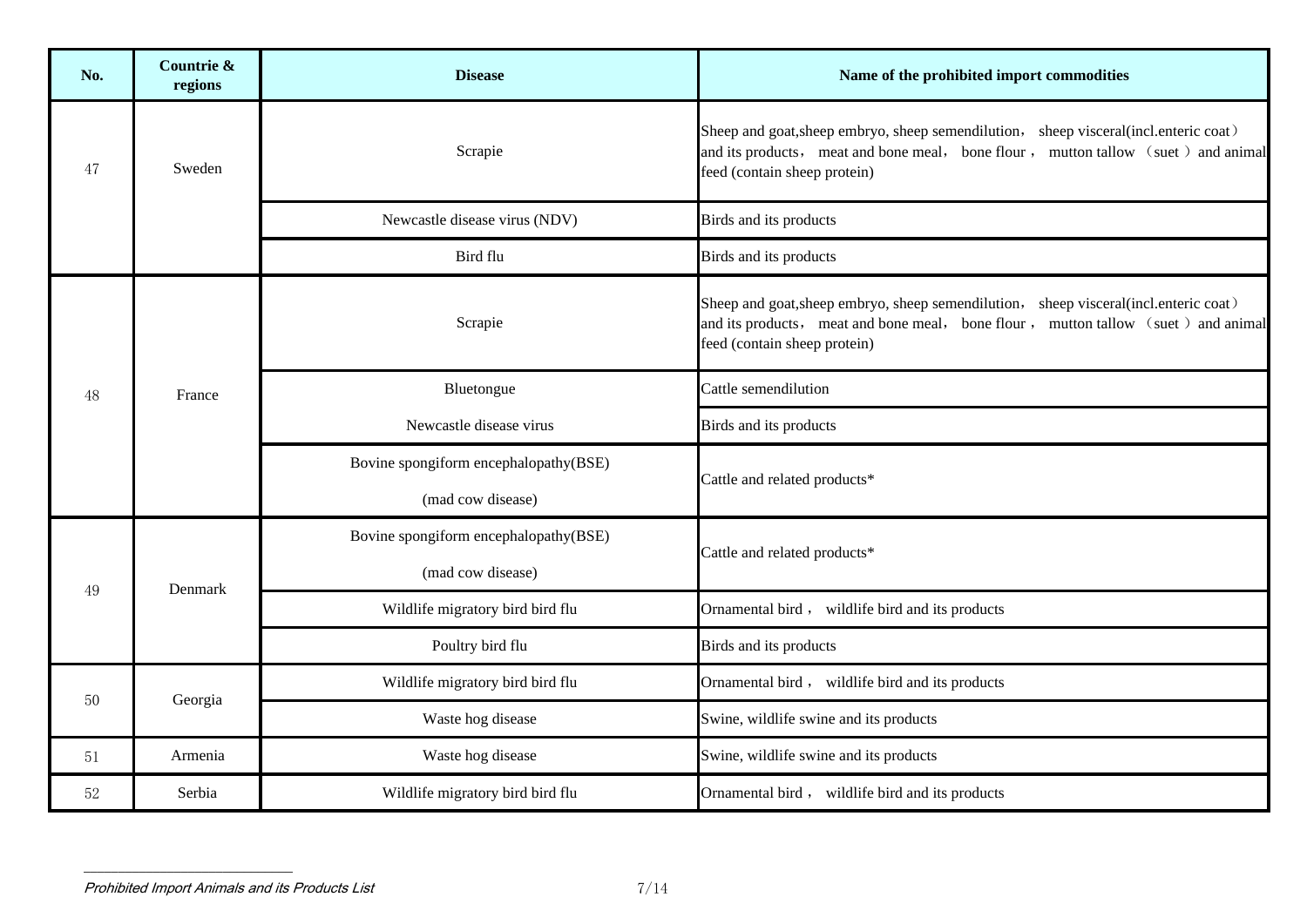| No. | Countrie &<br>regions | <b>Disease</b>                                             | Name of the prohibited import commodities                                                                                                                                                                   |
|-----|-----------------------|------------------------------------------------------------|-------------------------------------------------------------------------------------------------------------------------------------------------------------------------------------------------------------|
| 53  | Ireland               | Scrapie                                                    | Sheep and goat, sheep embryo, sheep semendilution, sheep visceral (incl.enteric coat)<br>and its products, meat and bone meal, bone flour, mutton tallow (suet) and animal<br>feed (contain sheep protein)  |
|     |                       | Bovine spongiform encephalopathy(BSE)<br>(mad cow disease) | Cattle and related products*                                                                                                                                                                                |
|     |                       | Scrapie                                                    | Sheep and goat, sheep embryo, sheep semendilution, sheep visceral (incl.enteric coat)<br>and its products, meat and bone meal, bone flour, mutton tallow (suet) and animal<br>feed (contain sheep protein)  |
| 54  | Switzerland           | Bovine spongiform encephalopathy(BSE)<br>(mad cow disease) | Cattle and related products*                                                                                                                                                                                |
|     |                       | Wildlife migratory bird bird flu                           | Ornamental bird, wildlife bird and its products                                                                                                                                                             |
|     | Germany               | Bovine spongiform encephalopathy(BSE)                      | Cattle and related products*                                                                                                                                                                                |
|     |                       | (mad cow disease)                                          |                                                                                                                                                                                                             |
|     |                       | Bluetongue                                                 | Cattle semendilution                                                                                                                                                                                        |
| 55  |                       | Scrapie                                                    | Sheep and goat, sheep embryo, sheep semendilution, sheep visceral (incl. enteric coat)<br>and its products, meat and bone meal, bone flour, mutton tallow (suet) and animal<br>feed (contain sheep protein) |
|     |                       | Wildlife migratory bird bird flu                           | Ornamental bird, wildlife bird and its products                                                                                                                                                             |
|     |                       | Classical swine fever virus                                | Wildlife swine and its products                                                                                                                                                                             |
|     |                       | Poultry bird flu                                           | Birds and its products                                                                                                                                                                                      |
|     |                       | Newcastle disease virus (NDV)                              | Birds and its products                                                                                                                                                                                      |
| 56  | Luxembourg            | Bovine spongiform encephalopathy(BSE)<br>(mad cow disease) | Cattle and related products*                                                                                                                                                                                |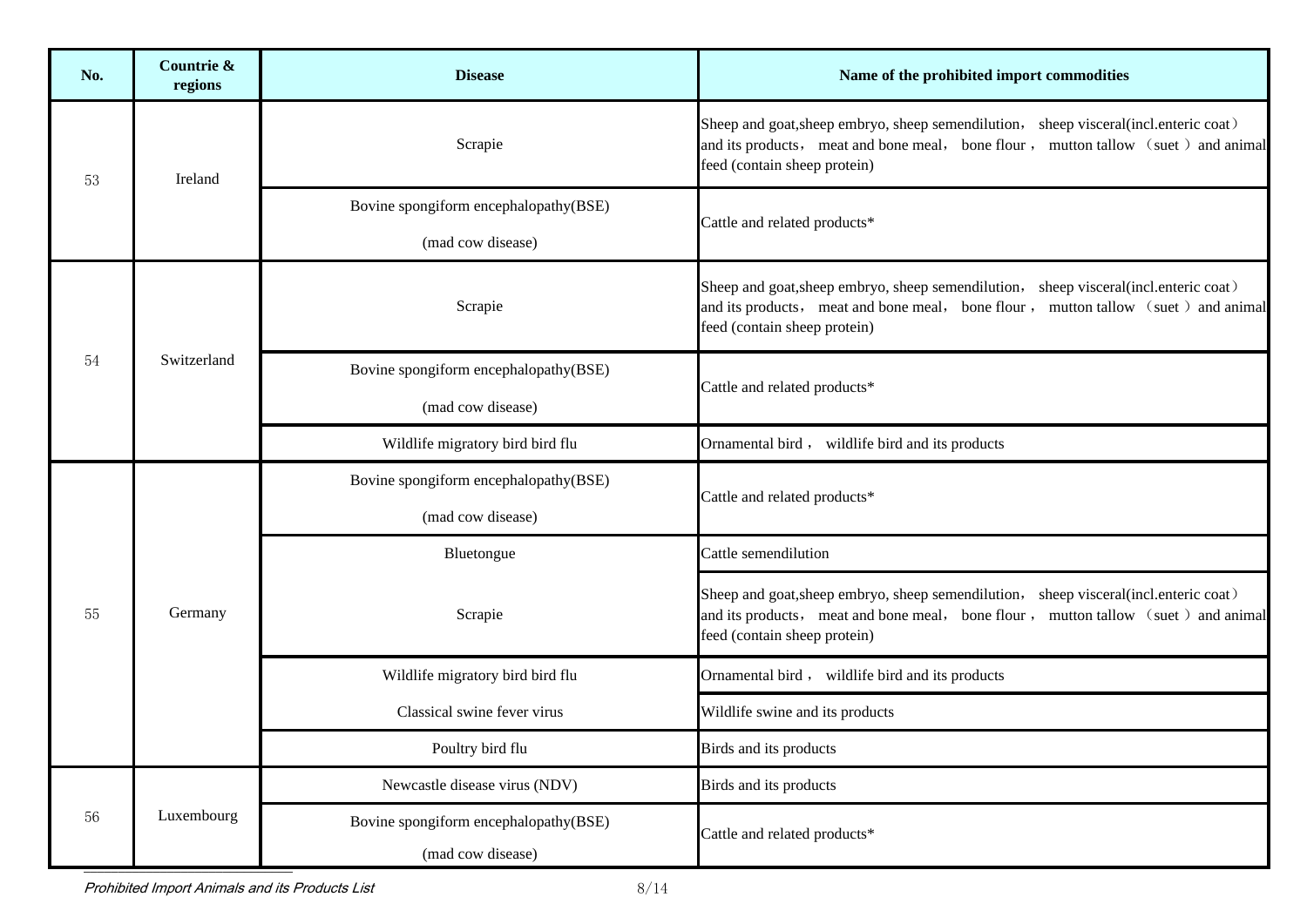| No. | Countrie &<br>regions | <b>Disease</b>                        | Name of the prohibited import commodities                                                                                                                                                                  |
|-----|-----------------------|---------------------------------------|------------------------------------------------------------------------------------------------------------------------------------------------------------------------------------------------------------|
|     |                       | Wildlife migratory bird bird flu      | Ornamental bird, wildlife bird and its products                                                                                                                                                            |
|     |                       | Bird flu                              | Birds and its products                                                                                                                                                                                     |
| 57  | Czech                 | Scrapie                               | Sheep and goat, sheep embryo, sheep semendilution, sheep visceral (incl.enteric coat)<br>and its products, meat and bone meal, bone flour, mutton tallow (suet) and animal<br>feed (contain sheep protein) |
|     |                       | Bovine spongiform encephalopathy(BSE) | Cattle and related products*                                                                                                                                                                               |
|     |                       | (mad cow disease)                     |                                                                                                                                                                                                            |
| 58  | Russia                | Foot-and-Mouth Disease(FMD)           | Artiodactyl and its products                                                                                                                                                                               |
|     |                       | Bird flu                              | Birds and its products                                                                                                                                                                                     |
| 59  | Ukraine               | Bird flu                              | Birds and its products                                                                                                                                                                                     |
| 60  | Liechtenstein         | Bovine spongiform encephalopathy(BSE) | Cattle and related products*                                                                                                                                                                               |
|     |                       | (mad cow disease)                     |                                                                                                                                                                                                            |
|     | Slovak                | Bovine spongiform encephalopathy(BSE) | Cattle and related products*                                                                                                                                                                               |
| 61  |                       | (mad cow disease)                     |                                                                                                                                                                                                            |
|     |                       | Wildlife migratory bird bird flu      | Ornamental bird, wildlife bird and its products                                                                                                                                                            |
|     |                       | Bovine spongiform encephalopathy(BSE) | Cattle and related products*                                                                                                                                                                               |
| 62  | Slovenia              | (mad cow disease)                     |                                                                                                                                                                                                            |
|     |                       | Wildlife migratory bird bird flu      | Ornamental bird, wildlife bird and its products                                                                                                                                                            |
|     |                       | Bovine spongiform encephalopathy(BSE) | Cattle and related products*                                                                                                                                                                               |
|     |                       | (mad cow disease)                     |                                                                                                                                                                                                            |
|     |                       | Newcastle disease virus (NDV)         | Birds and its products                                                                                                                                                                                     |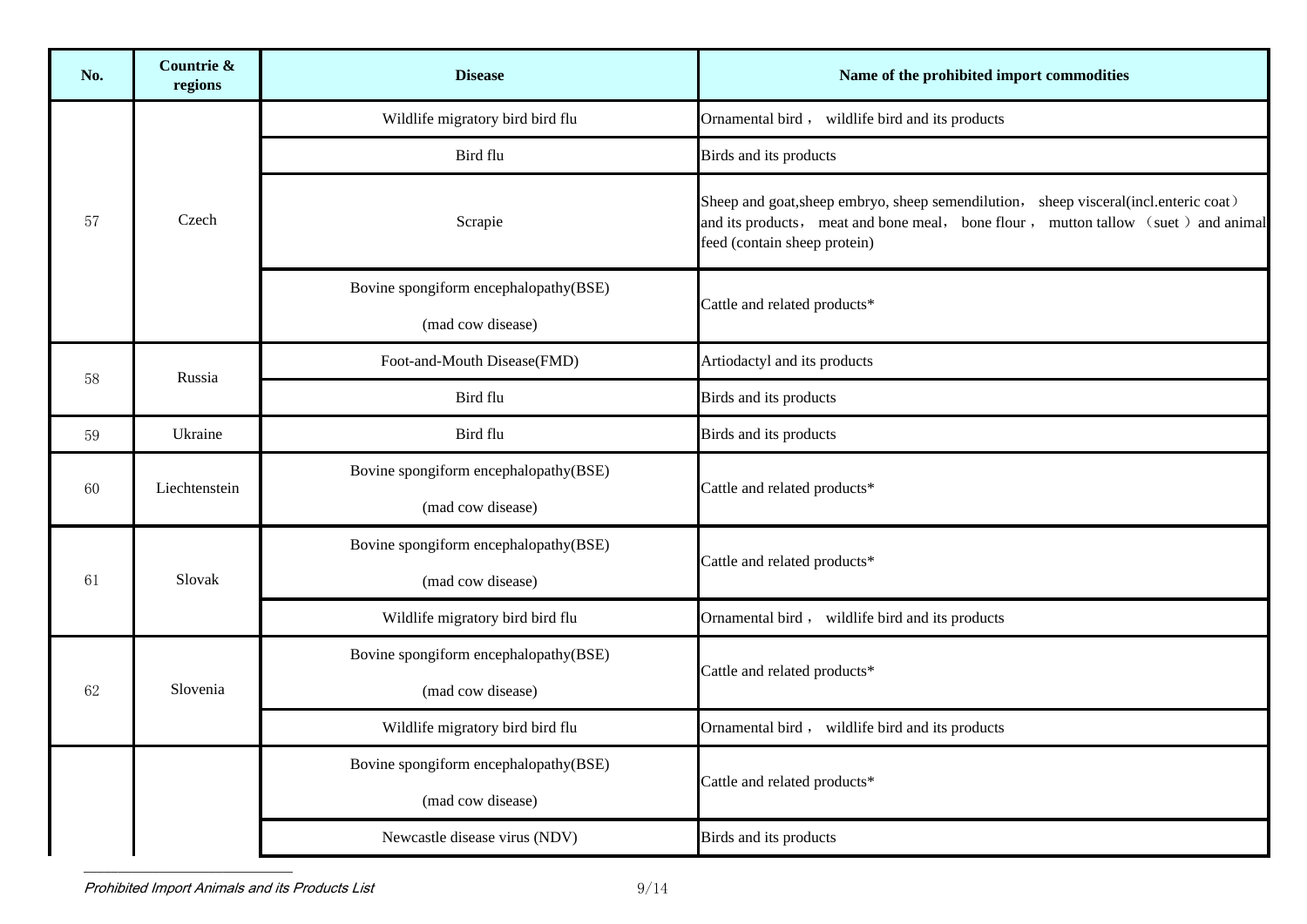| No. | Countrie &<br>regions     | <b>Disease</b>                                             | Name of the prohibited import commodities                                                                                                                                                                   |
|-----|---------------------------|------------------------------------------------------------|-------------------------------------------------------------------------------------------------------------------------------------------------------------------------------------------------------------|
| 63  | Austria                   | Scrapie                                                    | Sheep and goat, sheep embryo, sheep semendilution, sheep visceral (incl. enteric coat)<br>and its products, meat and bone meal, bone flour, mutton tallow (suet) and animal<br>feed (contain sheep protein) |
|     |                           | Wildlife migratory bird bird flu                           | Ornamental bird, wildlife bird and its products                                                                                                                                                             |
|     |                           | Classical swine fever virus                                | Swine, wildlifeSwine and its products                                                                                                                                                                       |
| 64  | Hungary                   | Wildlife migratory bird bird flu                           | Ornamental bird, wildlife bird and its products                                                                                                                                                             |
| 65  | Bosnia and<br>Herzegovina | Wildlife migratory bird bird flu                           | Ornamental bird, wildlife bird and its products                                                                                                                                                             |
| 66  | Poland                    | Bovine spongiform encephalopathy(BSE)<br>(mad cow disease) | Cattle and related products*                                                                                                                                                                                |
|     |                           | Bird flu                                                   | Birds and its products                                                                                                                                                                                      |
| 67  | Finland                   | Bovine spongiform encephalopathy(BSE)<br>(mad cow disease) | Cattle and related products*                                                                                                                                                                                |
|     |                           | Scrapie                                                    | Sheep and its products                                                                                                                                                                                      |
| 68  | Romania                   | Scrapie                                                    | Sheep and its products                                                                                                                                                                                      |
|     |                           | Bird flu                                                   | Birds and its products                                                                                                                                                                                      |
| 69  | Greece                    | Bird flu                                                   | Birds and its products                                                                                                                                                                                      |
| 70  | Djibouti                  | Bird flu                                                   | Birds and its products                                                                                                                                                                                      |
| 71  | Sudan                     | Bird flu                                                   | Birds and its products                                                                                                                                                                                      |
| 72  | Malawi                    | Foot-and-Mouth Disease(FMD)                                | Artiodactyl and its products                                                                                                                                                                                |
| 73  | Niger                     | Bird flu                                                   | Birds and its products                                                                                                                                                                                      |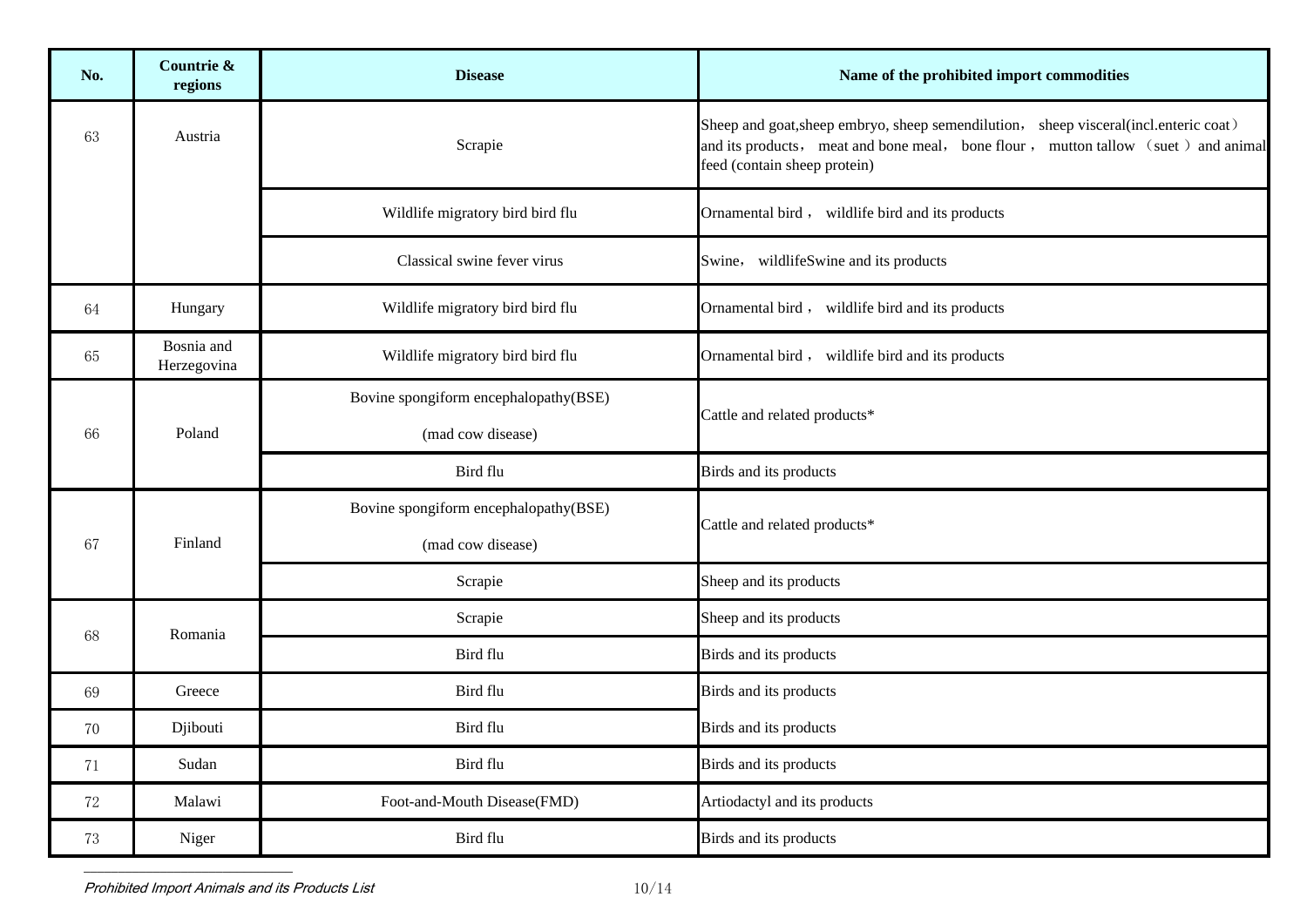| No. | Countrie &<br>regions | <b>Disease</b>                    | Name of the prohibited import commodities                                                                                                                                                                 |
|-----|-----------------------|-----------------------------------|-----------------------------------------------------------------------------------------------------------------------------------------------------------------------------------------------------------|
| 74  | Albania               | Bird flu                          | Birds and its products                                                                                                                                                                                    |
|     |                       | Wildlife migratory bird bird flu  | Ornamental bird, wildlife bird and its products                                                                                                                                                           |
| 75  | Egypt                 | Foot-and-Mouth Disease(FMD)       | Artiodactyl and its products                                                                                                                                                                              |
|     |                       | Bird flu                          | Birds and its products                                                                                                                                                                                    |
| 76  | Algeria               | Foot-and-Mouth Disease(FMD)       | Artiodactyl and its products                                                                                                                                                                              |
| 77  | Tunisia               | Foot-and-Mouth Disease(FMD)       | Artiodactyl and its products                                                                                                                                                                              |
| 78  | Morocco               | Foot-and-Mouth Disease(FMD)       | Artiodactyl and its products                                                                                                                                                                              |
| 79  | <b>Burkina Faso</b>   | Bird flu                          | Birds and its products                                                                                                                                                                                    |
| 80  | Guinea                | Foot-and-Mouth Disease(FMD)       | Artiodactyl and its products                                                                                                                                                                              |
| 81  | Zambia                | Foot-and-Mouth Disease(FMD)       | Artiodactyl and its products                                                                                                                                                                              |
|     | <b>Botswana</b>       | Waste hog disease                 | Swine and its products                                                                                                                                                                                    |
| 82  |                       | Foot-and-Mouth Disease(FMD)       | Artiodactyl and its products                                                                                                                                                                              |
|     |                       | Bovine infectious pleuropneumonia | Cattle and its products                                                                                                                                                                                   |
| 83  | Madagascar            | Waste hog disease                 | Swine and its products                                                                                                                                                                                    |
| 84  | Senegal               | Waste hog disease                 | Swine and its products                                                                                                                                                                                    |
|     |                       | Waste hog disease                 | Swine and its products                                                                                                                                                                                    |
| 85  | Ghana                 | Scrapie                           | Sheep and goat, sheep embryo, sheep semendilution, sheep visceral(incl.enteric coat)<br>and its products, meat and bone meal, bone flour, mutton tallow (suet) and animal<br>feed (contain sheep protein) |
|     |                       | Bird flu                          | Birds and its products                                                                                                                                                                                    |

Prohibited Import Animals and its Products List 11/14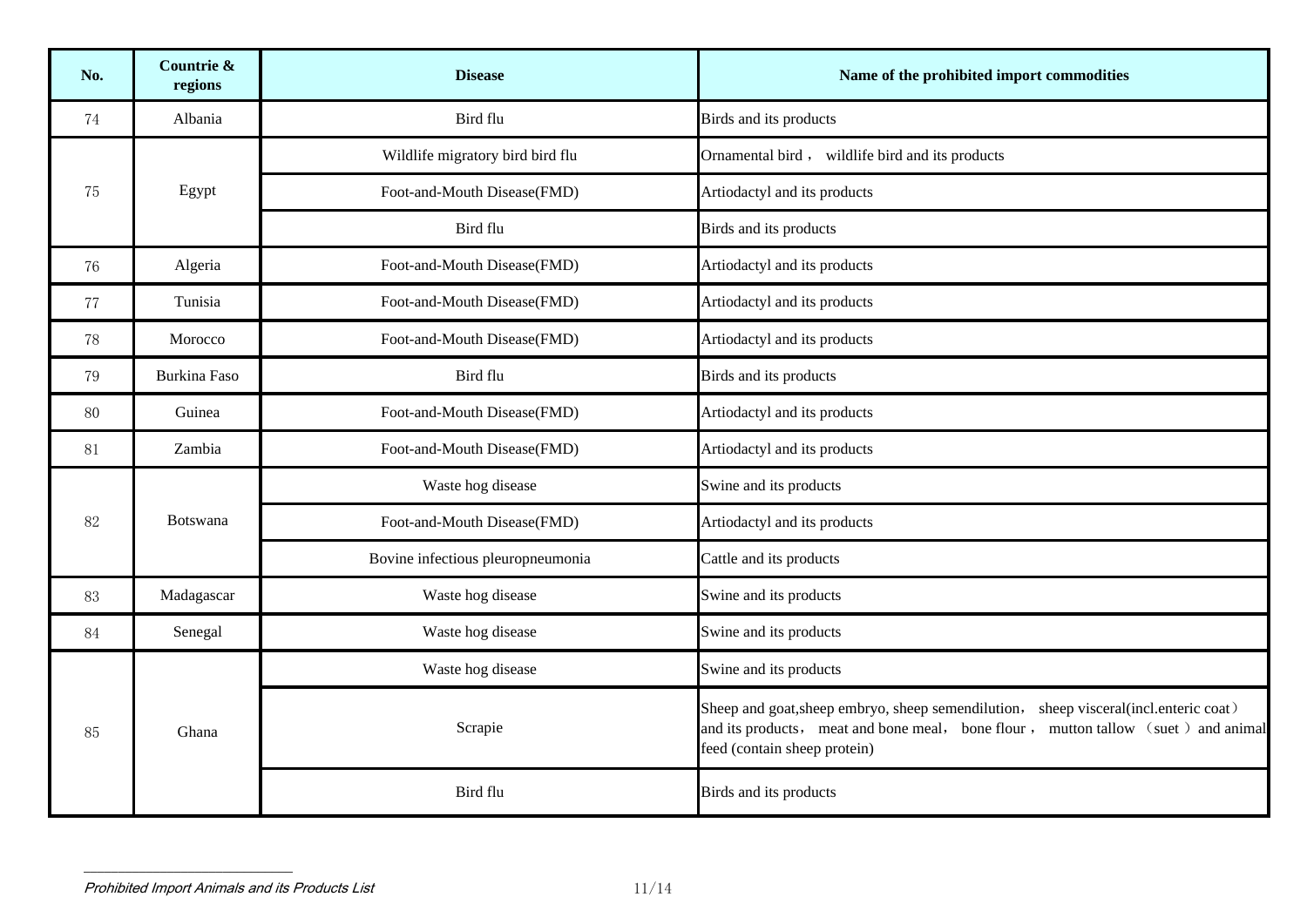| No. | Countrie &<br>regions | <b>Disease</b>                        | Name of the prohibited import commodities                                                                                                                                                                  |
|-----|-----------------------|---------------------------------------|------------------------------------------------------------------------------------------------------------------------------------------------------------------------------------------------------------|
| 86  | South Africa          | Scrapie                               | Sheep and goat, sheep embryo, sheep semendilution, sheep visceral (incl.enteric coat)<br>and its products, meat and bone meal, bone flour, mutton tallow (suet) and animal<br>feed (contain sheep protein) |
|     |                       | African horse sickness                | Horse and its products                                                                                                                                                                                     |
| 87  | Namibia               | Foot-and-Mouth Disease(FMD)           | Artiodactyl and its products                                                                                                                                                                               |
|     |                       | African horse sickness                | Horse and its products                                                                                                                                                                                     |
| 88  | Zimbabwe              | Bird flu                              | Birds and its products                                                                                                                                                                                     |
|     |                       | Foot-and-Mouth Disease(FMD)           | Artiodactyl and its products                                                                                                                                                                               |
| 89  | Congo Kinshasa        | Ebola virus                           | Monky, orangutan etc.primate                                                                                                                                                                               |
| 90  | Gabonese              | Ebola virus                           | Monky, orangutan etc.primate                                                                                                                                                                               |
| 91  | Cote d'ivoire         | Bird flu                              | Birds and its products                                                                                                                                                                                     |
| 92  | Cameroun              | Bird flu                              | Birds and its products                                                                                                                                                                                     |
| 93  | Whole Africa          | Waste hog disease                     | Swine and its products                                                                                                                                                                                     |
|     |                       | Monkeypox                             | prairie dog, Gambia muridae, Sciurus vulgaris etc.rodent, wildlife rabbit and its<br>products                                                                                                              |
| 94  | Mexico                | Newcastle disease virus (NDV)         | Birds and its products                                                                                                                                                                                     |
|     |                       | Monkeypox                             | prairie dog, Gambia muridae, Sciurus vulgaris etc.rodent, wildlife rabbit and its<br>products                                                                                                              |
|     |                       | Bovine spongiform encephalopathy(BSE) | Cattle and related products (debone beef with its age under 30 months recoveried to be                                                                                                                     |
|     |                       | (mad cow disease)                     | imported from USA scince June 29, 2006)                                                                                                                                                                    |
|     |                       | Bird flu                              | Birds and its products (only in Pennsyivania)                                                                                                                                                              |
|     |                       |                                       | Birds and its products (only in New York, Connecticut and Rhode Island)                                                                                                                                    |
| 95  | U.S.A                 | Bird flu                              | Birds and its products (only in West Virginia)                                                                                                                                                             |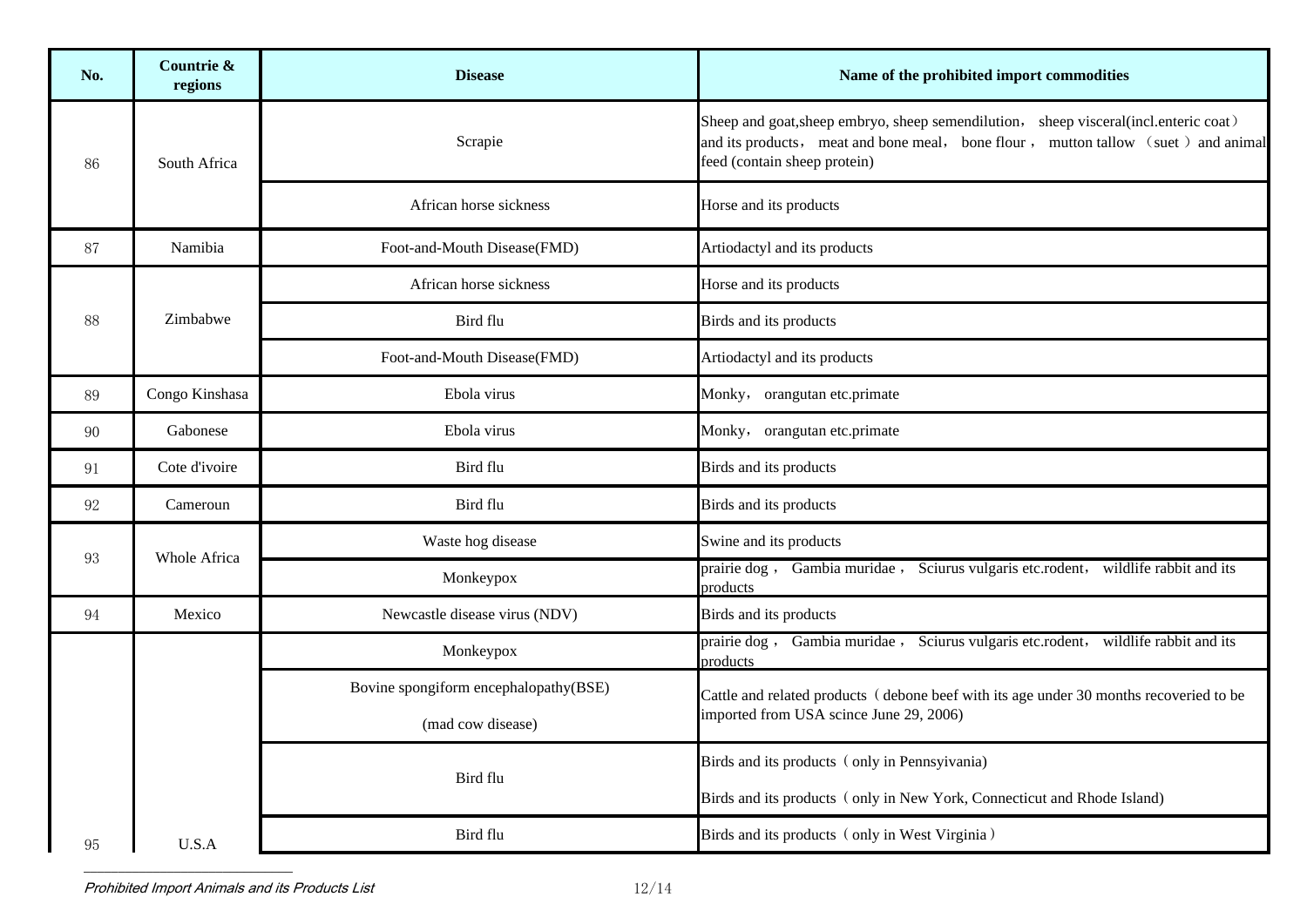| No. | Countrie &<br>regions | <b>Disease</b>                                             | Name of the prohibited import commodities                                                                                                                                                                                |
|-----|-----------------------|------------------------------------------------------------|--------------------------------------------------------------------------------------------------------------------------------------------------------------------------------------------------------------------------|
|     |                       | Bird flu                                                   | Birds and its products (only in Virginia)                                                                                                                                                                                |
|     |                       | Bird flu                                                   | Birds and its products (only in Nebraska)                                                                                                                                                                                |
|     |                       | Rabbit hemorrhagic disease                                 | Rabbit and its products (only in New York, Iowa, Utah, Illinois)                                                                                                                                                         |
|     |                       | Scrapie                                                    | Sheep and goat, sheep embryo, sheep semendilution, sheep visceral (incl.enteric coat)<br>and its products, meat and bone meal, bone flour, mutton tallow (suet) and animal<br>feed (contain sheep protein)               |
| 96  | Canada                | Scrapie                                                    | Sheep and goat, sheep embryo, sheep semendilution, sheep visceral (incl. enteric coat)<br>and its products, meat and bone meal, bone flour, mutton tallow (suet) and animal<br>feed (contain sheep protein)              |
|     |                       | Bird flu                                                   | Birds and its products                                                                                                                                                                                                   |
|     |                       | Bluetongue, Deer hemorrhagic fever                         | Cattle, in vitro fertilization-embryo which came from Slaughterhouse, sheep, sheep<br>semendilutionsheep embryo (Only in ORA valley 奥拉山谷内; others in its range of 25<br>KM can export during Oct. 1 - Apr. 1, next year) |
|     |                       | Bovine spongiform encephalopathy(BSE)<br>(mad cow disease) | Cattle and related products*                                                                                                                                                                                             |
| 97  | <b>Brazil</b>         | Foot-and-Mouth Disease(FMD)                                | Artiodactyl and its products (except Santa Catarina, Acre, Rio Grande do Sul,<br>Rondonia)                                                                                                                               |
|     |                       | Waste hog disease                                          | Swine and its products                                                                                                                                                                                                   |
|     |                       | Scrapie                                                    | Sheep and goat, sheep embryo, sheep semendilution, sheep visceral (incl.enteric coat)<br>and its products, meat and bone meal, bone flour, mutton tallow (suet) and animal<br>feed (contain sheep protein)               |